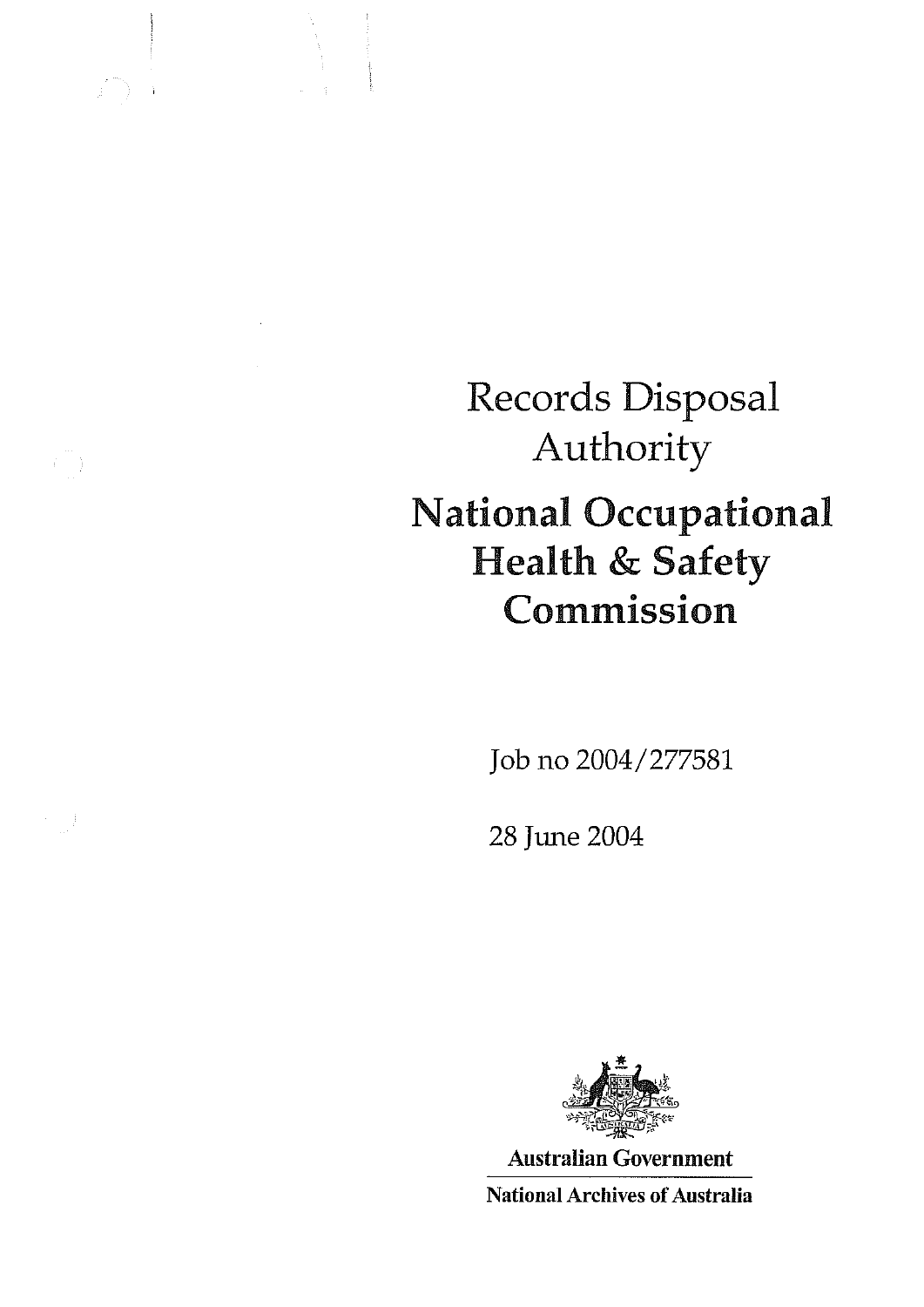$\bar{z}$ 

## **CONTENTS**

 $\frac{3}{4}$ 

 $\begin{pmatrix} 0 \\ 0 \\ 0 \\ 0 \end{pmatrix}$ 

 $\begin{pmatrix} 1 \\ 1 \\ 0 \end{pmatrix}$ 

 $\bar{z}$ 

 $\hat{\vec{j}}$ 

| <b>INTRODUCTION</b>                   | 5 |
|---------------------------------------|---|
| Disposal authorisation                | 5 |
| Purpose of this authority             | 5 |
| Using this authority                  | 5 |
| Amendment of this authority           | 6 |
| <b>CONTACT INFORMATION</b>            | 6 |
| <b>AUTHORISATION</b>                  | 7 |
| <b>CLASSES</b>                        | 9 |
| Occupational Health & Safety Research | 9 |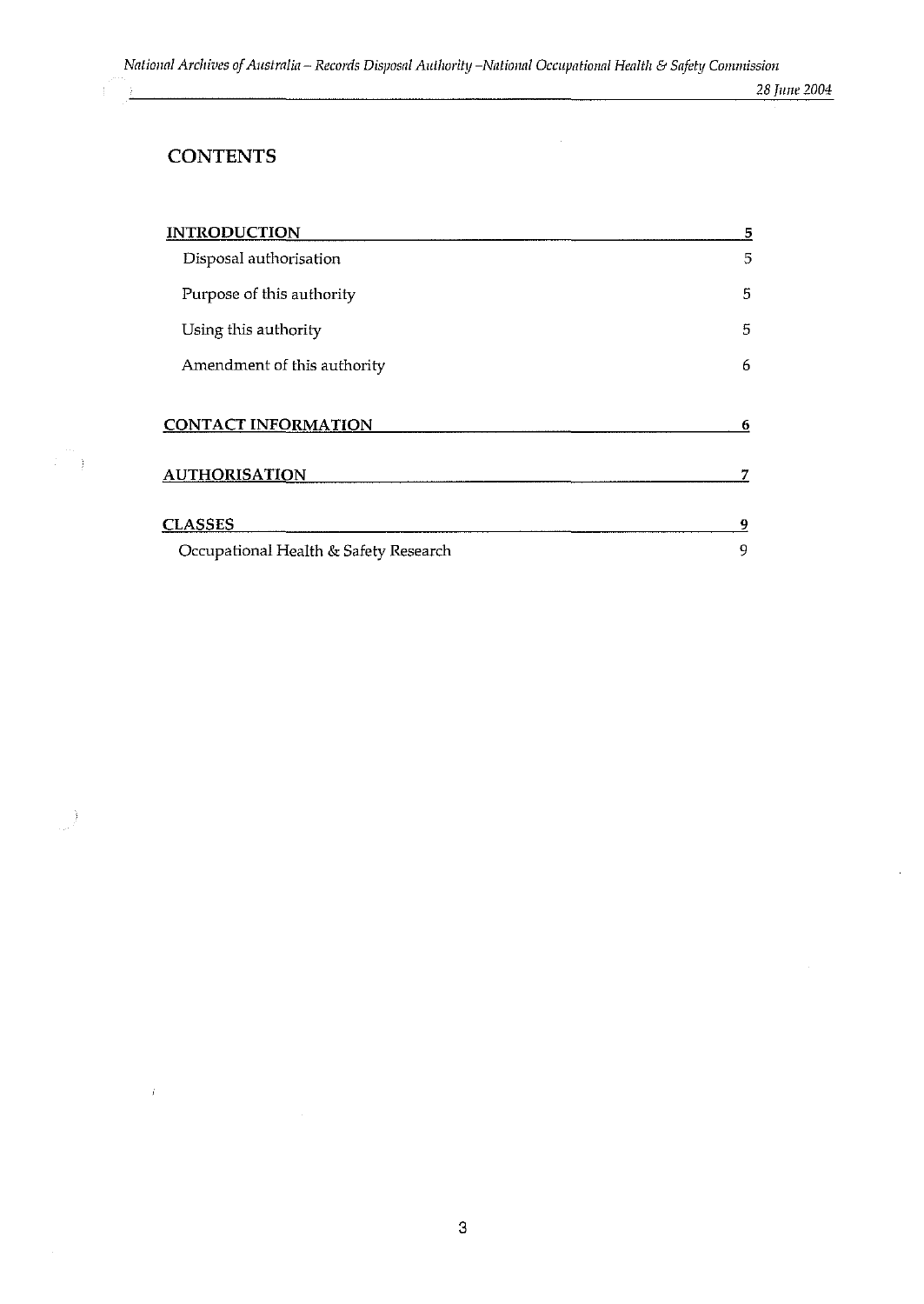$\frac{1}{4}$ 

 $\begin{pmatrix} 0 & 0 \\ 0 & 0 \\ 0 & 0 \end{pmatrix}$ 

 $\frac{1}{2}$ 

 $\int$ 

[This page has been left blank intentionally.]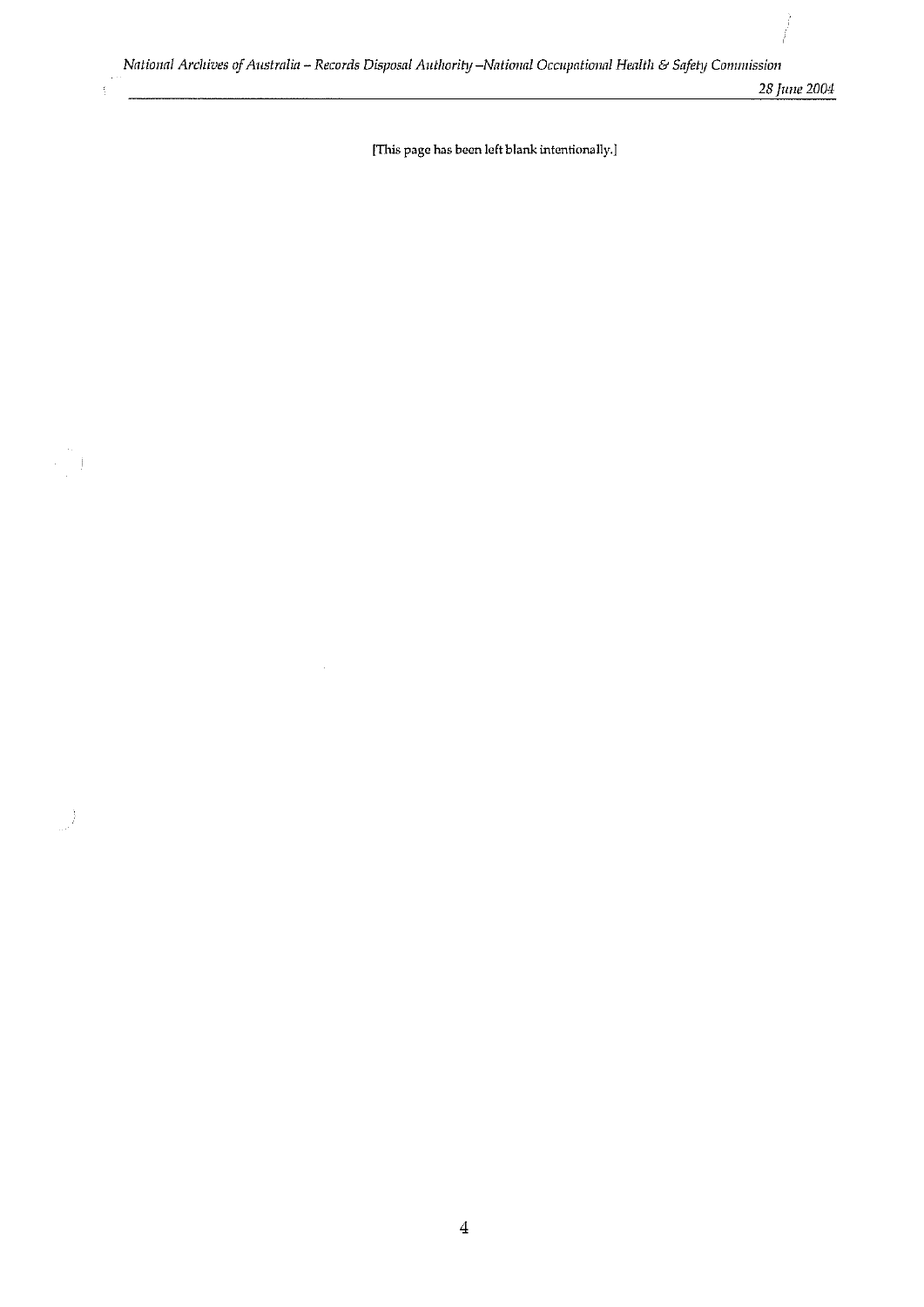#### INTRODUCTION

#### Disposal authorisation

Under Section 24 of the Archives Act 1983 a person must not engage in conduct that results in the destruction or other disposal of a Commonwealth record; or the transfer of the custody or ownership of a Commonwealth record; or damage to or alteration of a Commonwealth record; unless the action of disposal is positively required by law, or takes place with the permission of the Archives or in accordance with a normal administrative practice of which the Archives does not disapprove.

Advice on the provisions of the Archives Act may be obtained from any National Archives office.

Where required, the Archives gives its permission for the destruction or other disposal of Commonwealth records by issuing disposal authorities. The Archives also uses disposal authorities to identify classes of records that have been appraised as requiring retention as national archives, or to modify or withdraw its permission for disposal.

Disposal authorities may be issued to a particular agency or agencies, or may be of general application within the Commonwealth.

#### Purpose of this authority

This authority authorises the destruction or other disposal of Commonwealth records as required by the Archives Act. Itmay also contain descriptions of records to be retained as national archives.

The requirements to retain records are based on business needs, broader organisational accountability and community expectations. This authority takes into consideration the interest of all stakeholders including the agency and its administrative needs in discharging its functional responsibilities, as well the Archives' stakeholders' interests in the selection and preservation of records as national archives. For information on the Archives' appraisal objectives and the selection of records as national archives, see the Archives' publication Why *Records are Kept*, Directions in Appraisal.

#### Using this authority

This authority applies only to the records or classes of records described in the authority. The destruction or other disposal of records can be made only in accordance with the specific requirements set out in this authority.

This authority is to be used to sentence records. Sentencing involves the examination of records in order to identify the individual disposal class to which they belong. This process enables the sentencing officer to determine the appropriate disposal action for the records. Advice on sentencing can be obtained from your nearest National Archives office.

Where the method of recording the information changes (eg from a manual card system to an electronic system, or when information is migrated from one system to a new system) this authority can still be used to sentence the records created, providing the records document the same function and activity. The information must be accessible for the period of time prescribed in the authority. Agencies will need to ensure that any software, hardware or documentation required to enable continuing access to the data is available for the periods prescribed.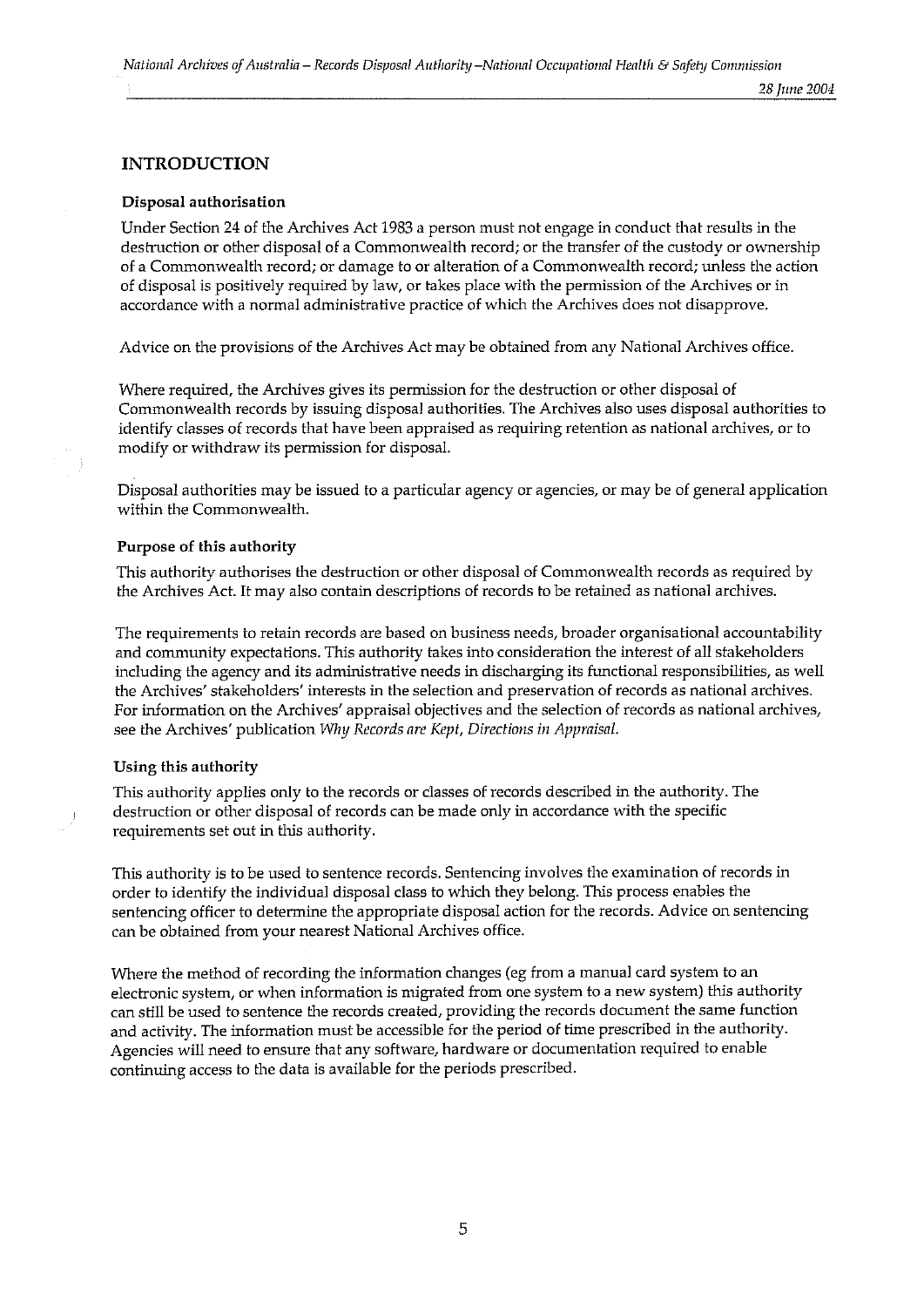The authority may include specific requirements to destroy records but generally retention requirements indicate a minimum period for retention. The agency may extend minimum retention periods if it considers that there is an administrative need to do so. Where an agency believes that its accountability will be substantially compromised because a retention period or periods are not adequate, the agency should contact the National Archives for review of the retention period.

This authority should be used in conjunction with the Administrative Functions Disposal Authority (AFDA) issued by the Archives to cover housekeeping and other administrative records common to most Commonwealth agencies. For certain agencies, it is not appropriate to use all the disposal coverage in AFDA because some of the activities as described, or retention requirements identified, do not meet the agencies' needs. If this is the case, alternative disposal arrangements may be included in this authority or may have already been included in an earlier records disposal authority.

Records already sentenced as 'retain permanently' using previous Records Disposal Authorities (RDAs) and which fall within the date range of the function(s) scoped in this authority should now be **re-sentenced.** 

From time to time the National Archives places 'freezes' on the disposal of some groups of records, which places a moratorium on the destruction of these records. If you require further information about disposal freezes and whether they affect the application of this Records Disposal Authority, please contact the National Archives at recordkeeping@naa.gov.au

Appropriate arrangements need to be made with the National Archives when records are to be transferred into custody. The National Archives accepts for transfer only those records designated as **national archives.** 

#### Amendment of this authority

The National Archives must approve all amendments or variations to the classes in this authority. Officers who have difficulty using the authority should approach the agency Records Manager. If there are problems with the application of the authority that cannot be resolved by the agency, the Records Manager should contact the National Archives,

#### CONTACT INFORMATION

#### 1. For requests to change this authority contact the Canberra Office of the National Archives of Australia

Queen Victoria Terrace Tel: (02) 62123610 Parkes ACT 2600 Fax: (02) 6212 3989 PO Box 7425 **Email:** record keeping@naa.gov.au Canberra Mail Centre ACT 2610 **Website: www.naa.gov.au**

#### 2. For sentencing advice contact your local office of the National Archives.

The address and phone number of your local office can be found at the National Archives website address above.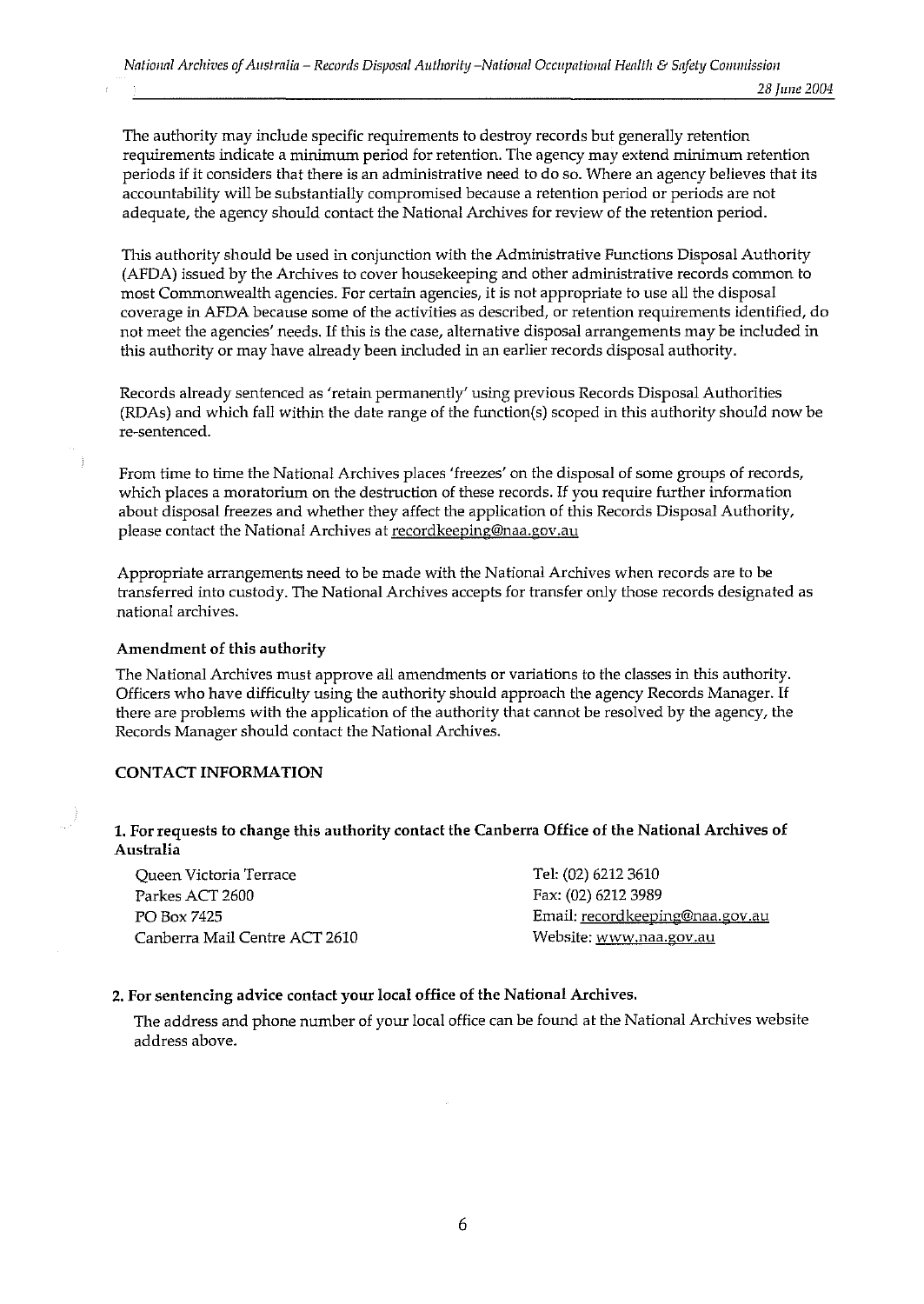*28* JIIlIe *2004* 

#### RDA Job No 2004/277581

#### **AUTHORISATION**

### RECORDS DISPOSAL AUTHORITY

**Person to whom notice of** authorisation is given:

**Committee Committee Committee Committee Committee Committee Committee Committee Committee Committee Committee** 

Chief Executive Officer Mr Robin Stewart-Crompton GPO Box 1577 Canberra ACT 2601

.<br>Auto 1993 anni 4 ai any 6 a faritr'i Nobel Antonio Maria Anni 1994 and 1994.

| Purpose:            | AUTHORISES ARRANGEMENTS FOR THE DISPOSAL OF<br>RECORDS IN ACCORDANCE WITH SECTION 24(2)(b) OF<br>THE ARCHIVES ACT 1983    |
|---------------------|---------------------------------------------------------------------------------------------------------------------------|
| <b>Application.</b> | The authority permits the destruction of paper originals of the<br>National Mesothelioma Register's notification records. |

This authorisation applies to only the disposal of the records described on the authority in accordance with the disposal action specified on the authority. The authority will apply only if disposal takes place with the consent of the agency that is responsible at the time of disposal for the functions documented in the records concerned.

**Authorising Officer** National Archives of Australia

lede

Venetia Beale Director Recordkeeping Implementation

Date of issue: 28 June 2004

Date of amendment:

Expiry date: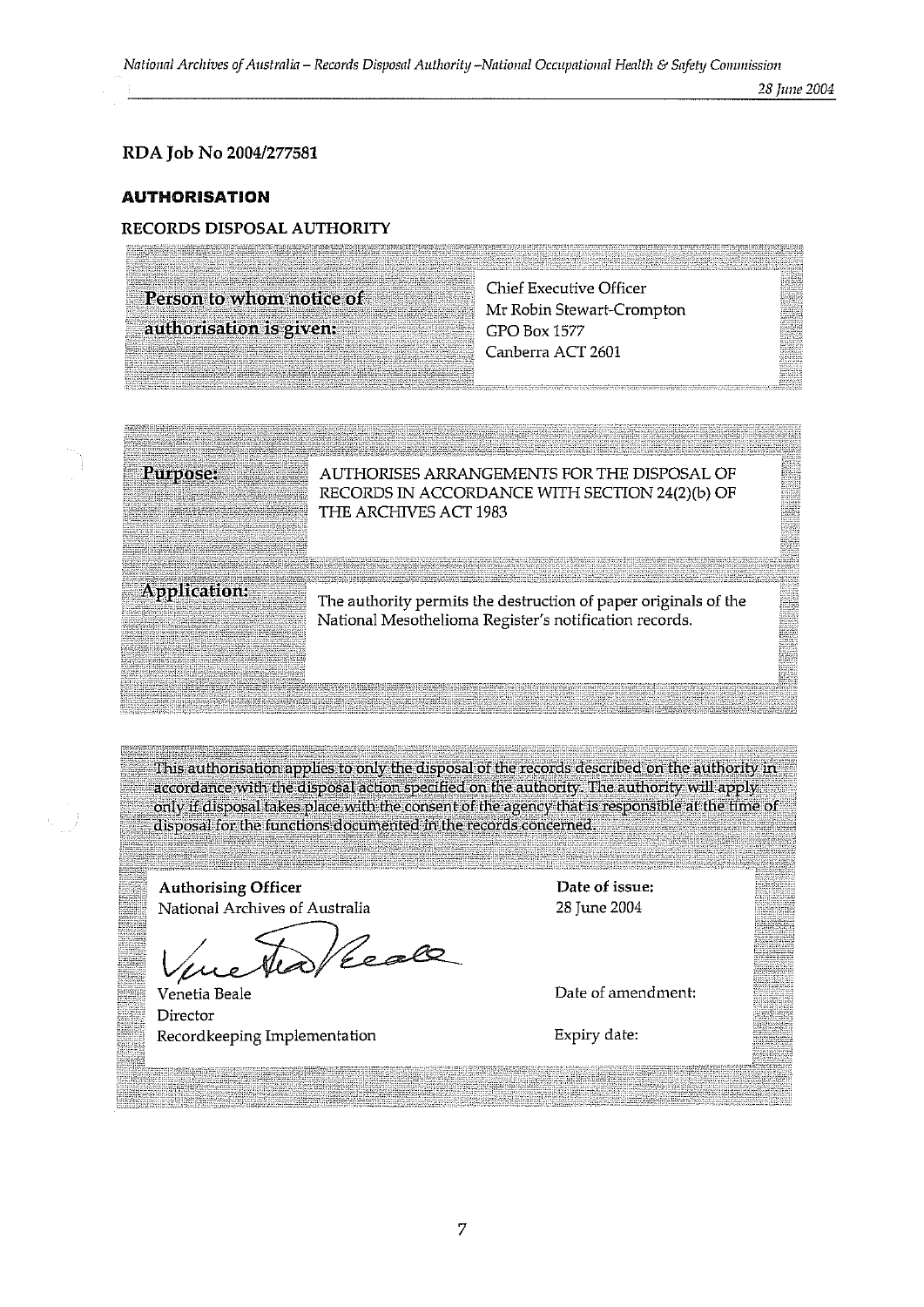$\omega^{\prime}$ 

 $\overline{\phantom{a}}$ 

 $\bar{\beta}$ 

 $\bar{\beta}$ 

*28 lune 2004*

**{This page has been left blank** intentionally.]